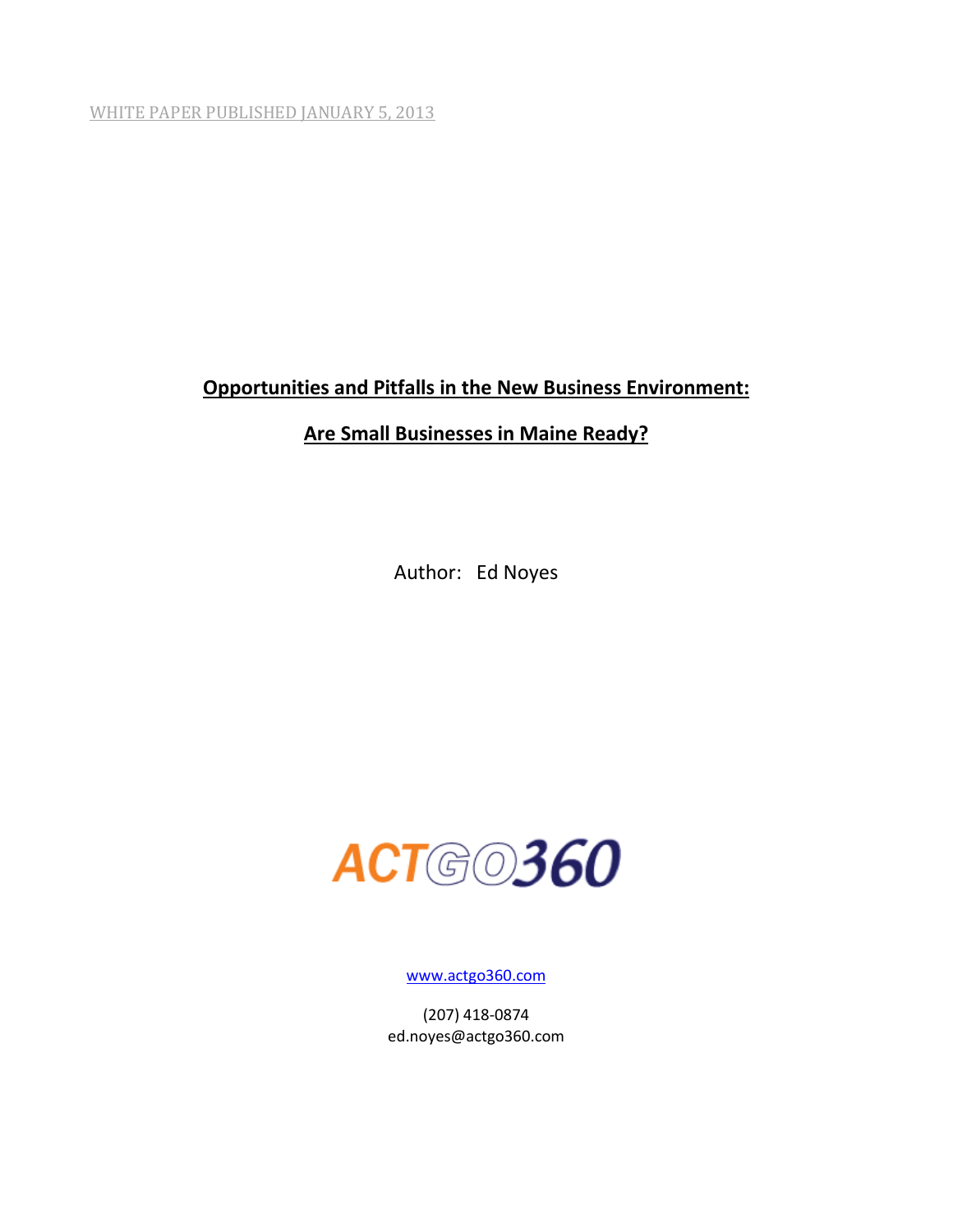# CONTENTS OF THIS WHITE PAPER:

## **Introduction**

## **The Fundamentals of How Technology Changes Business**

## **How New Technologies Are Disrupting the Business Environment**

*Mobile Technology Social Media Other Emerging Technologies*

## **Five Simple Ways to Better Adapt in the New Environment**

- *1. Micro Target*
- *2. Engage*
- *3. Give*
- *4. Be Likeable*
- *5. Be Consistent*

### **Conclusions**

**Sources**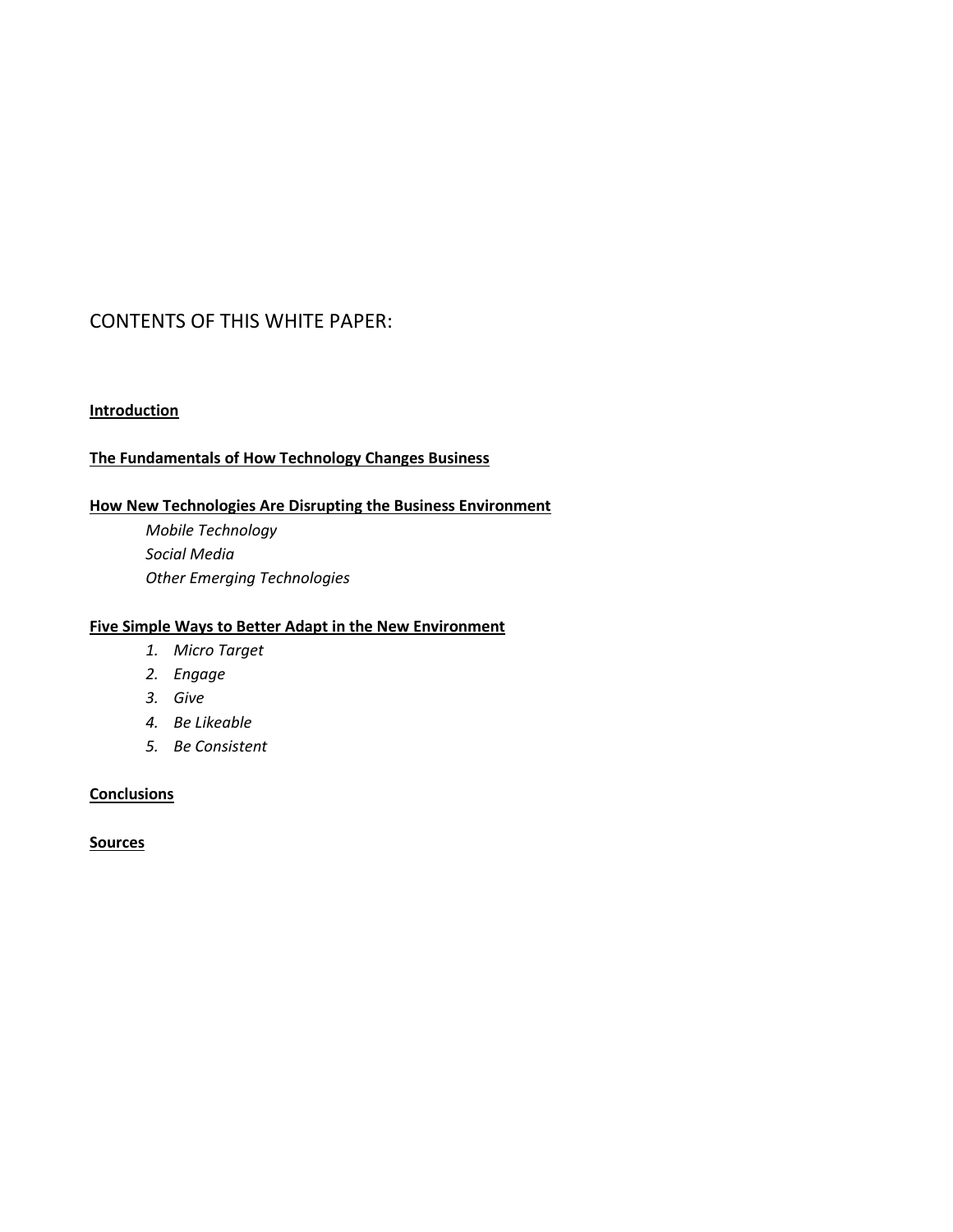#### **Introduction**

Each new technology has the potential to disrupt the business environment in its own unique ways. Some businesses successfully adapt to the changes. Other businesses fail to adapt and fade or die completely. Disruptions also create new business opportunities and new industries are born. Technologies often begin as novelties and eventually became necessities. Lessons from the past can guide decision-makers today.

Today new technologies are being introduced every day. From the multitude there will be winners and losers. Identifying the winners and creating the profitable responses to the challenges they introduce is something that every business has to manage. Opportunities abound. Yet, too many small businesses are slow to respond.

#### **The Fundamentals of How Technology Changes Business**

In 1876 Alexander Graham Bell beat out Elisha Gray to patent the first telephone. Within months the first small-scale local telephone exchanges appeared. One of the pioneers was the District Telephone Company of New Haven, Connecticut. Their first telephone directory published in 1877 had only 55 listings.

Despite some early fits and starts the telephone did catch on and became the necessity we take for granted today. It didn't happen overnight. Early adopters supported the steady but gradual build out of infrastructure. Yet, several decades passed before it was embraced by a majority of homes and businesses. By 1900 only about 5% of U.S. households had telephones. It took another ten years before even 25% of households had phones and another 35 years before 50% had phones.

Some in business were quick to see the value of telephone communication, particularly on Wall Street. J.P. Morgan is credited with heading off the panic of 1907 in the nick of time by extending credit to several other banks after a series of phone calls. The telephone also expanded the reach of financial markets, making it possible for businesses to quickly raise large pools of capital. It is no fluke that the adoption of the telephone by successful financiers coincided with a period of rapid industrial expansion.

By 1909 telephone service was available in most Maine cities, yet its utility was not immediately embraced by local business. Evidence of this can be found in the 1909-1910 Kennebec County Business Directory. It was published with 93 display ads on the cover and the first several inside pages. Of those ads only 13 had phone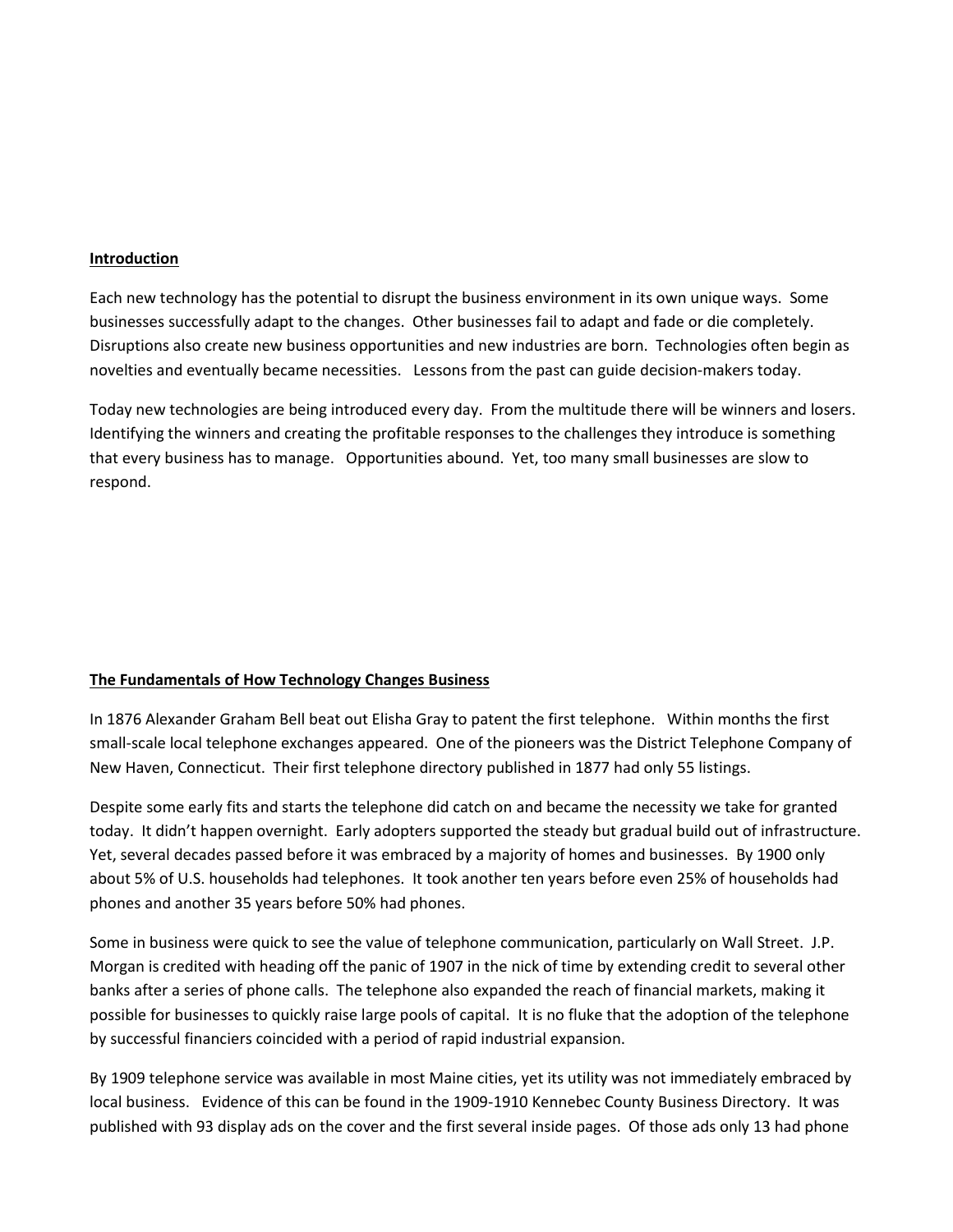numbers listed. Among these early telephone pioneers were piano sellers, horse & carriage businesses, and undertakers. There were no phone numbers listed among the dozens of attorneys, banks, accountants, and other professionals advertising in the directory. It is unimaginable to think that any serious businesses could exist today without a phone. Yet, in 1909 Maine businesses apparently still considered it to be a novelty, nearly 35 years after its invention. Coincidentally that same year an article in *Lippincott's Monthly* also dismissed telephone traffic as "the exchange of twaddle between foolish women."

Maine was particularly slow to join the revolution. The lack of long distance service kept Maine exchanges local and isolated from the national conversation for decades. Eventually however Maine businesses began to wake up and realize the advantage, and the inevitable necessity, of offering phone-based services for customers and clients.

The lasting impact of the telephone was to accelerate communications and thereby effectively reduce the functional distances between people. At the same time it radically changed the nature of business relationships. With its advent, consumers expected faster fulfillment of their demands for products and services. Businesses without a phone were at a disadvantage and unable to be responsive. In effect they missed the opportunity to participate in the changing marketplace. Many of those businesses vanished as a consequence. The disruption was obvious.

Over the course of the 20<sup>th</sup> century other technologies followed a similar pattern of adoption and disruption. Diagram 1 shows the typical stages that a new technology will pass through on its way to widespread acceptance.



Diagram 1: The Adoption of New Technology Source: Rogers, E. (1962)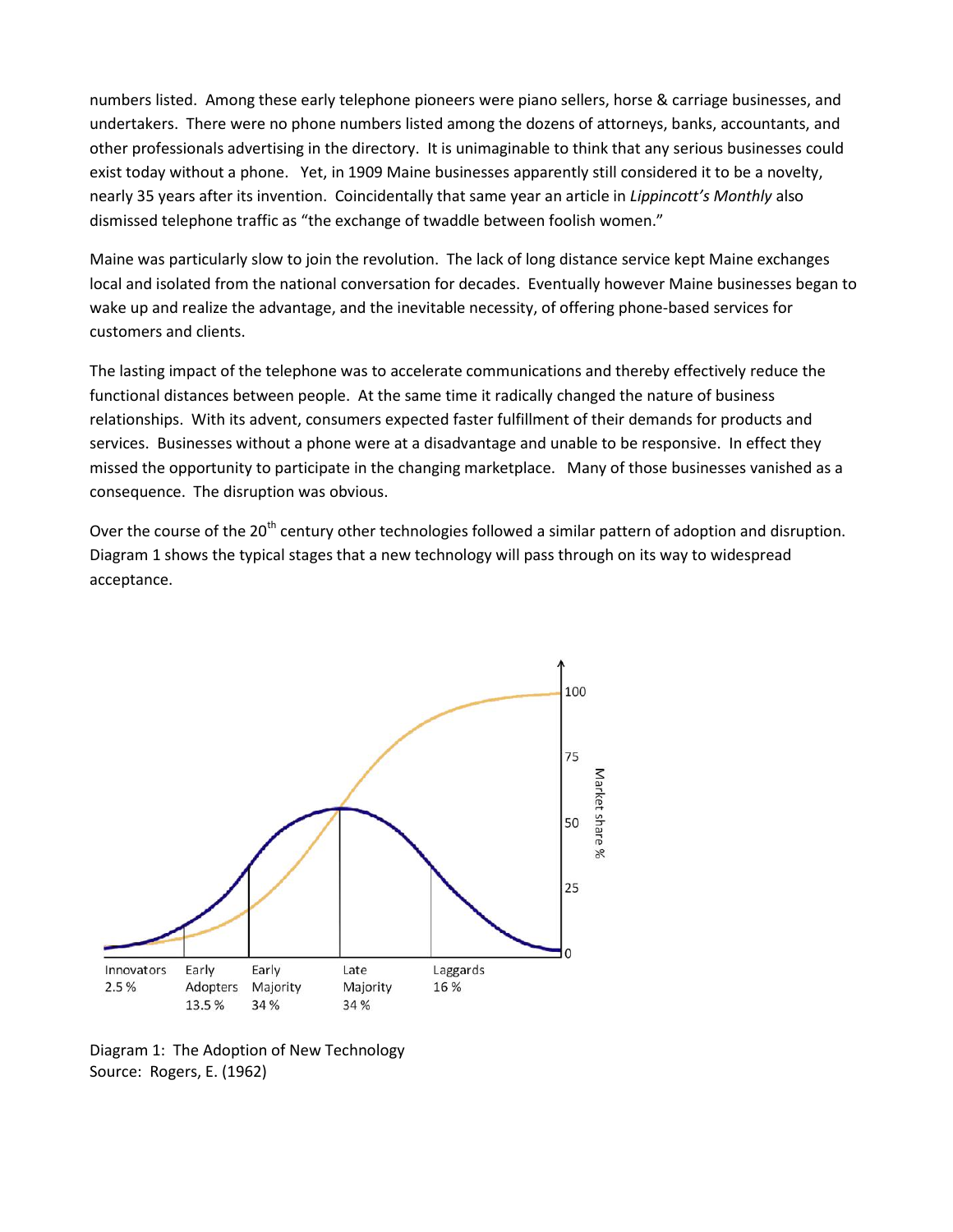Table 1 clearly shows an important trend. Generally speaking innovative technologies are being adopted more rapidly.

| <b>Technology</b>  | <b>Approximate Years</b><br>to 50% Adoption | <b>Approximate Years</b><br><b>To 80% Adoption</b> |
|--------------------|---------------------------------------------|----------------------------------------------------|
| <b>Telephone</b>   | 70                                          | 86                                                 |
| <b>Electricity</b> | 23                                          | 42                                                 |
| Auto               | 22                                          | 60                                                 |
| <b>Radio</b>       | 10                                          | 15                                                 |
| Refrigerator       | 15                                          | 25                                                 |
| <b>Color TV</b>    | 12                                          | 22                                                 |
| <b>Microwave</b>   | 10                                          | 19                                                 |
| <b>VCR</b>         | 8                                           | 17                                                 |
| <b>Cellphone</b>   | 12                                          | 19                                                 |
| <b>Internet</b>    | 10                                          | 20                                                 |

Table 1: U.S. Adoption Milestones for Selected Technologies Source: Charlie Catlett, Argonne National Laboratory

We instinctively know that change is happening at a faster and faster pace, yet we are conditioned to think we still have ample time to adapt. Businesses had decades and even generations to adapt to the telephone and electricity. In our lifetime we have seen how the Internet has profoundly disrupted the business environment over a much shorter time period. In Maine most small businesses have been slow to adapt to these changes, not unlike it was a century ago with the telephone.

Our 2011 study of Waterville area businesses showed that nearly a third of businesses had no web presence at all. Among those with websites, a third had sites that were badly neglected or poorly designed, rendering their online presence worthless to their customers and worthless to their businesses.

If we extrapolate the Waterville experience statewide, we can expect that a very large segment, perhaps half or more, of small businesses in Maine will be unable to successfully adapt to the potentially more disruptive technologies that are upon us.

### **How New Technologies Are Disrupting the Business Environment**

### *MobileTechnology*

2012 marked an important milestone - 50% of all U.S. adults now own smart phones. Considering that the first iPhone was only launched in June of 2007, the impact is significant. More than 60% of those in the key 18- 49 year old demographic have smart phones. At least 60% of individuals with incomes over \$75,000 have smart phones. While adoption is skewed toward these younger and higher income individuals, it is rapidly increasing across all age and income groups with no signs of slowing down. Pew Research asked smart phone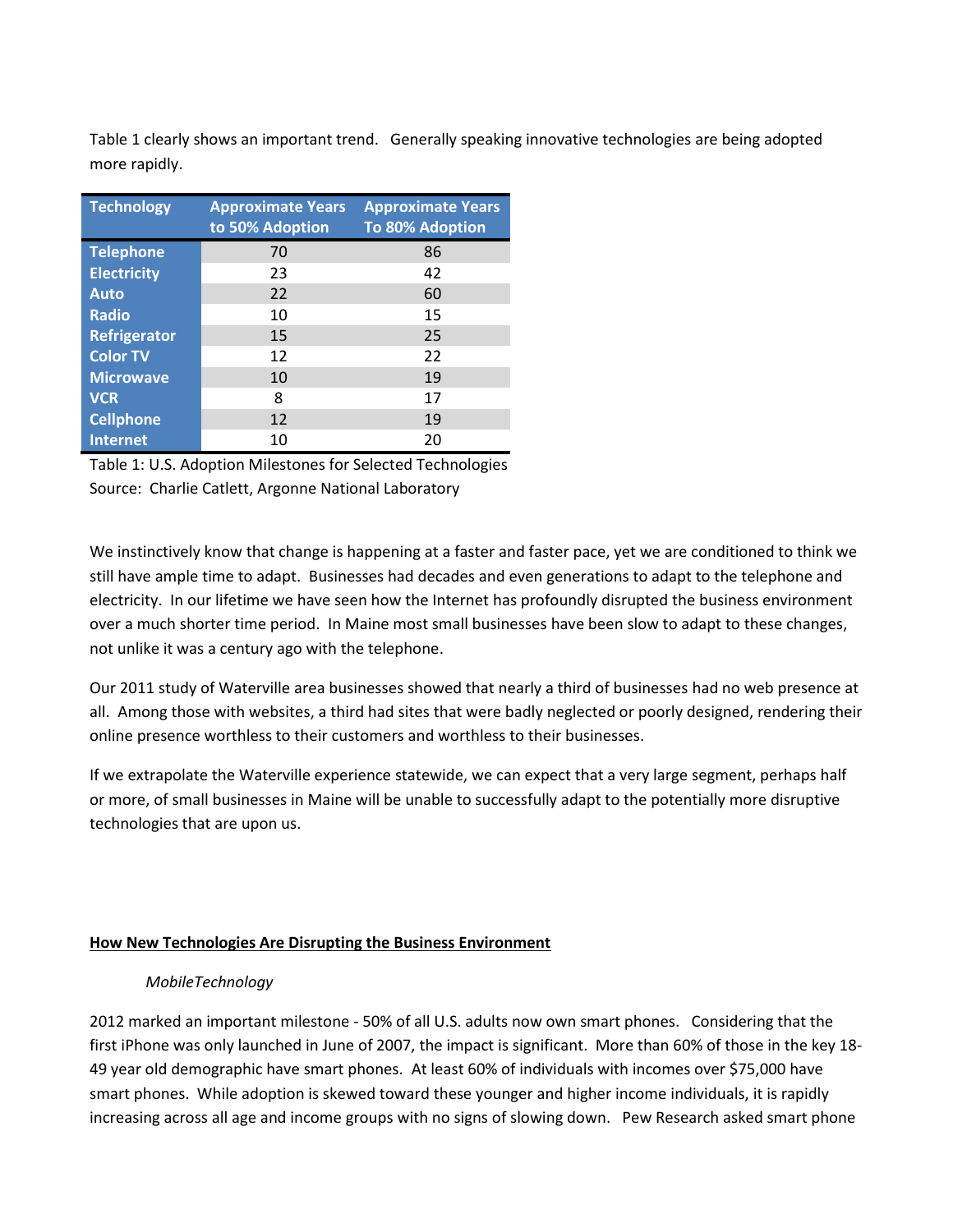users for one word that best described their experience. The resulting word cloud shows that there is very high degree of satisfaction among smart phone users, a good indication that the technology is here to stay.



The disruptive essence of mobile technology is evident in the way the devices are now being used. In 2011 25% of all smartphone owners used their phones as their primary means for accessing the internet. Today it has grown to over 31%. Furthermore, the reason they rely on smart phones isn't because they don't have access to desktop Internet. 82% say it is because their smart phone is "more convenient" or a "better fit". Smart phone owners are also using their devices more and more for location-based services, which means that smart phones are playing a larger role in shopping and dining decisions.

Software developers have responded with thousands of apps. Yet, very few small businesses have any representation in the mobile world. Compounding the problem, most small business websites do not translate well to small screens. Traditional small business e-commerce sites are simply too difficult to navigate on phones. Adding to the urgency, Gartner Research predicts that over the next 2-3 years 50% of all e-commerce sales will originate from mobile apps and social media.

Like the telephone smart phones began as a novelty. Most early mobile traffic was used for sharing photos and downloading ringtones, songs, and games. Alert businesses saw beyond that. As a result in less than 5 years the traffic has quickly transitioned to include e-commerce functions previously reserved to desktop computers.

### *Social Media*

Around the same time that Apple launched the first iPhone, Facebook opened its doors to the general public, creating a revolution in social media. It took less than two years for half of all 18-29 year olds to join. Today well over 60% of all U.S. adults participate in social media. Marketers have been tripping over each other to tap into the vast audience. However, too often they have been tripping over themselves. They've discovered that traditional "push" style marketing doesn't work in social media. Many businesses have given up entirely while others who have unlocked the secrets have succeeded in the social world.

Among those who have given up, a line of reasoning goes something like this: "Social media doesn't work for me; therefore it must be only a playground for frivolous pursuits." This is reminiscent of an early criticism of the telephone. The housebound women of a century ago were eager to use the phone for social networking and as escape from domestic isolation. As a result many in business dismissed the telephone as a frivolous pastime for women. The truth is that many frivolous pursuits do take place in social media, but there also is a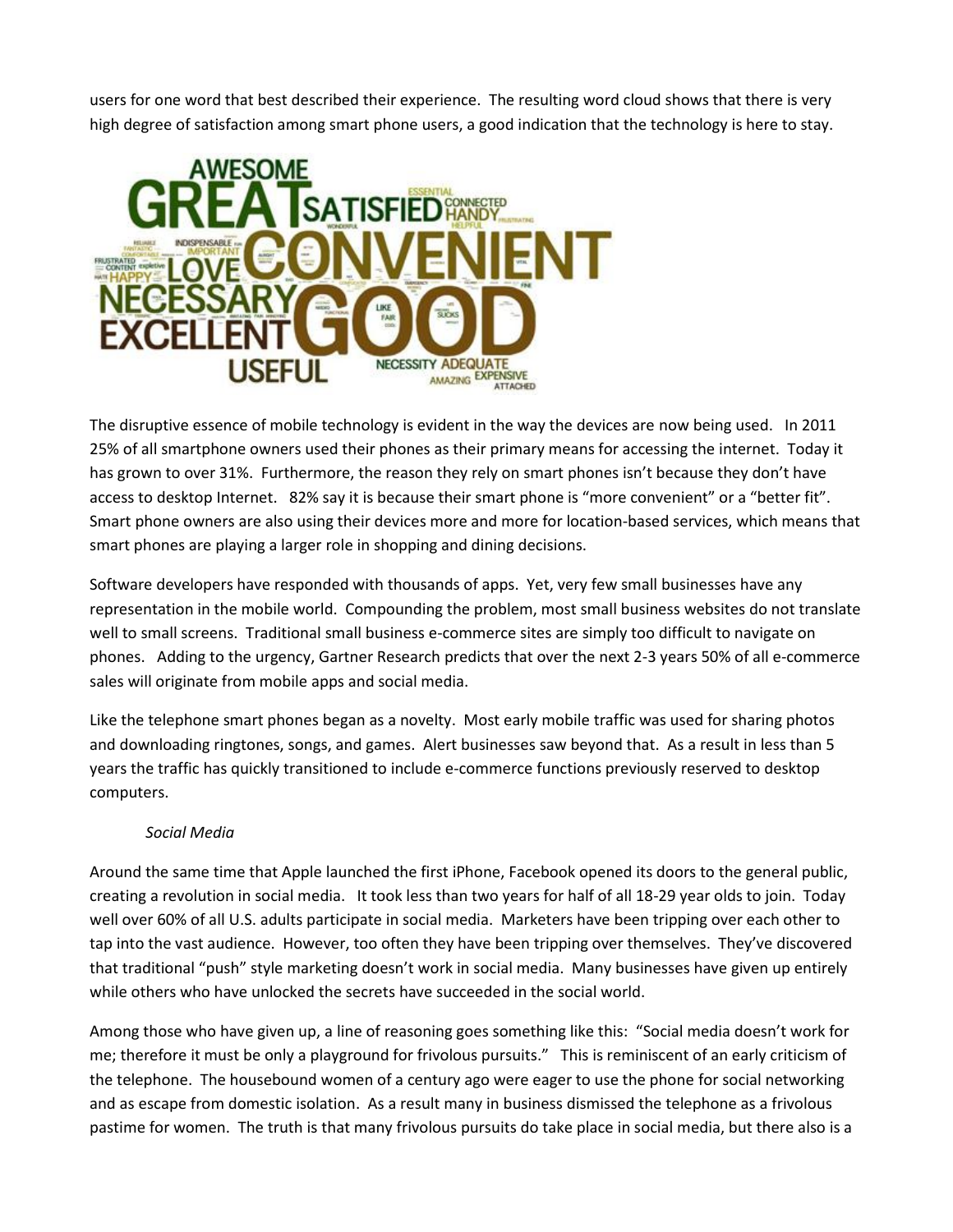serious interest in brand engagement. It is by targeting that slice of Facebook traffic that successful marketing efforts are being made.

Where and how social media will be used going forward is an unsettled question. New sites are popping up every day. One with great potential for disruption in 2013 is Pinterest. It is already the fastest independent site to go from zero to 10 million unique visitors. Each day it refers more traffic to websites than the search engines Bing and Yahoo. It is being called the best social media site for commerce. 70% of Pinterest users say they use the site for inspirations about what to purchase compared to only 17% on Facebook. And, when a purchase is made the average value of orders originating from Pinterest referrals is more than twice that from Facebook.

The Pinterest model is sure to be replicated and enhanced, so there can be no guarantee that Pinterest or any other social media platform will be the ultimate winner. The only certainty is that social media is here to stay. If you have any doubts, here is the Pew Research word cloud for social media.



## **Other Emerging Technologies**

- 1. *HTML 5 and CSS3*. In 2012 these two new web standards became widely adopted by browsers and mobile operating systems. New websites can now be created that are capable of working smoothly across all platforms. They also enable a whole new set of features to make mobile browsing more natural. Already 2013 is being called "The Year of Responsive Design".
- 2. *Near Field Communication*. It is here now at least in some places. Several smart phone apps are using this technology to handle automatic payments. In San Francisco you can get around just fine without cash, check, or a credit card. All you need is an app on your smart phone. Your funds will be automatically transferred from your bank to the merchant. It can even happen while your phone is in your pocket.
- 3. *Facial Recognition*. With cameras everywhere big brother is already watching you…well, almost. Your mug can be scanned by a surveillance camera and then matched to any other image of your face, like say the one you uploaded to Facebook or the one on your driver's license. According to privacy law that isn't supposed to happen, yet. But, you better not plan on going to the Super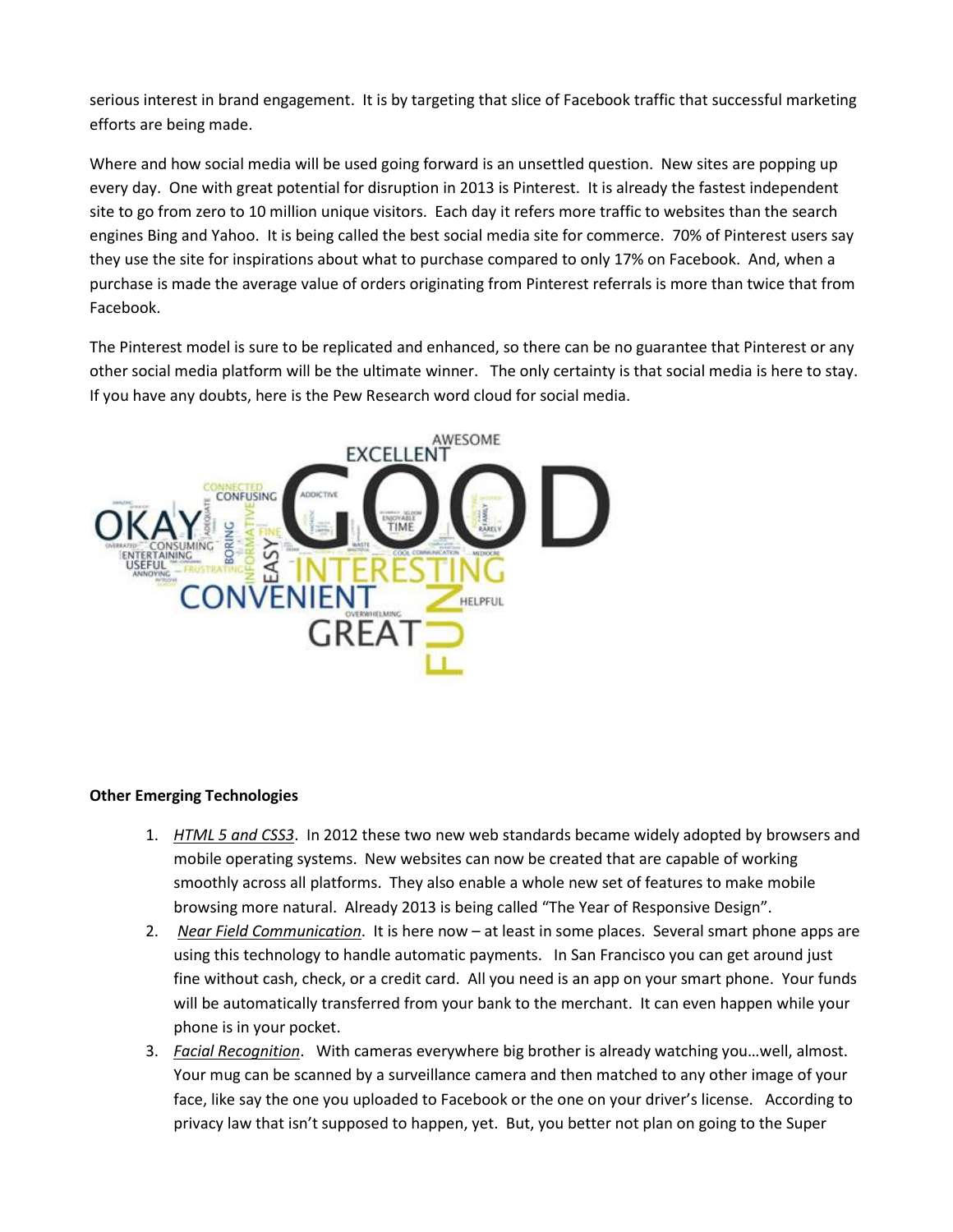Bowl, if there is a wanted poster for you somewhere. However, Facebook is more interested in using facial recognition software to compile a profile of your likes and activities in order to send targeted advertising your way. If they can connect your profile picture to other images of you anywhere online, it will add more pieces to the puzzle. Of course they also track your movements around the web even after you log off Facebook. Facebook is not alone. Microsoft, Google, Yahoo, Apple, and others are doing the same thing.

- 4. *The Internet of Things*. In Japan you can buy a rice cooker that connects to the Internet and downloads recipes for you. Imagine a car with a place to plug in your tablet from where it can monitor your engine, control the heating and air conditioning, control the sound system, and provide navigation directions. How about a refrigerator that monitors its contents? When you are at the supermarket you can call up your refrigerator for a shopping list. Bathroom scales and home-based medical devices are being built with apps that will automatically report the results wirelessly to your doctor.
- 5. *Self-Driving Cars*. Google has been perfecting this technology over the past few years. In 2012 California and Nevada have enacted legislation allowing limited use of these cars on their roads. There isn't much that will prevent more widespread adoption in the near future. Most commuters would enjoy reading a newspaper, while leaving all the traffic headaches up to their vehicle to figure out.

These are just five examples of the dozens of new technologies that have already been launched and apt to be widely available in the future. In the new environment the ones that make it will certainly be adopted faster than ever.

## **Five Simple Ways to Better Adapt to the New Environment**

Many businesses are struggling to adapt to this new environment. It can be confusing and frustrating. On the upside there are new opportunities everywhere. Yet, sitting on the fence often feels safer than plunging into the unknown. Taking a systematic approach can help ease the sense of uncertainty. These five steps can help you navigate the new environment.

- 1. Micro Target. With social media you can now reach more relevant prospects and connect with your ideal customers. You can even directly target the fans of your competitors. The techniques for finding and targeting new customers and clients are almost endless. The opportunity is there to get a jump on your competition, simply because most of them don't understand how to market in the new environment. Knowing exactly who to target is the most important first step.
- 2. Engage. You can no longer "push" a message in the new environment. You need to actually establish a dialogue with your customers. You need to listen and be responsive.
- 3. Give First. Your ideal customers expect more. You will create greater attraction by helping them with their challenges and providing something of value for free. It will show that you understand them, that you are serious about helping, and that you are capable of solving problems.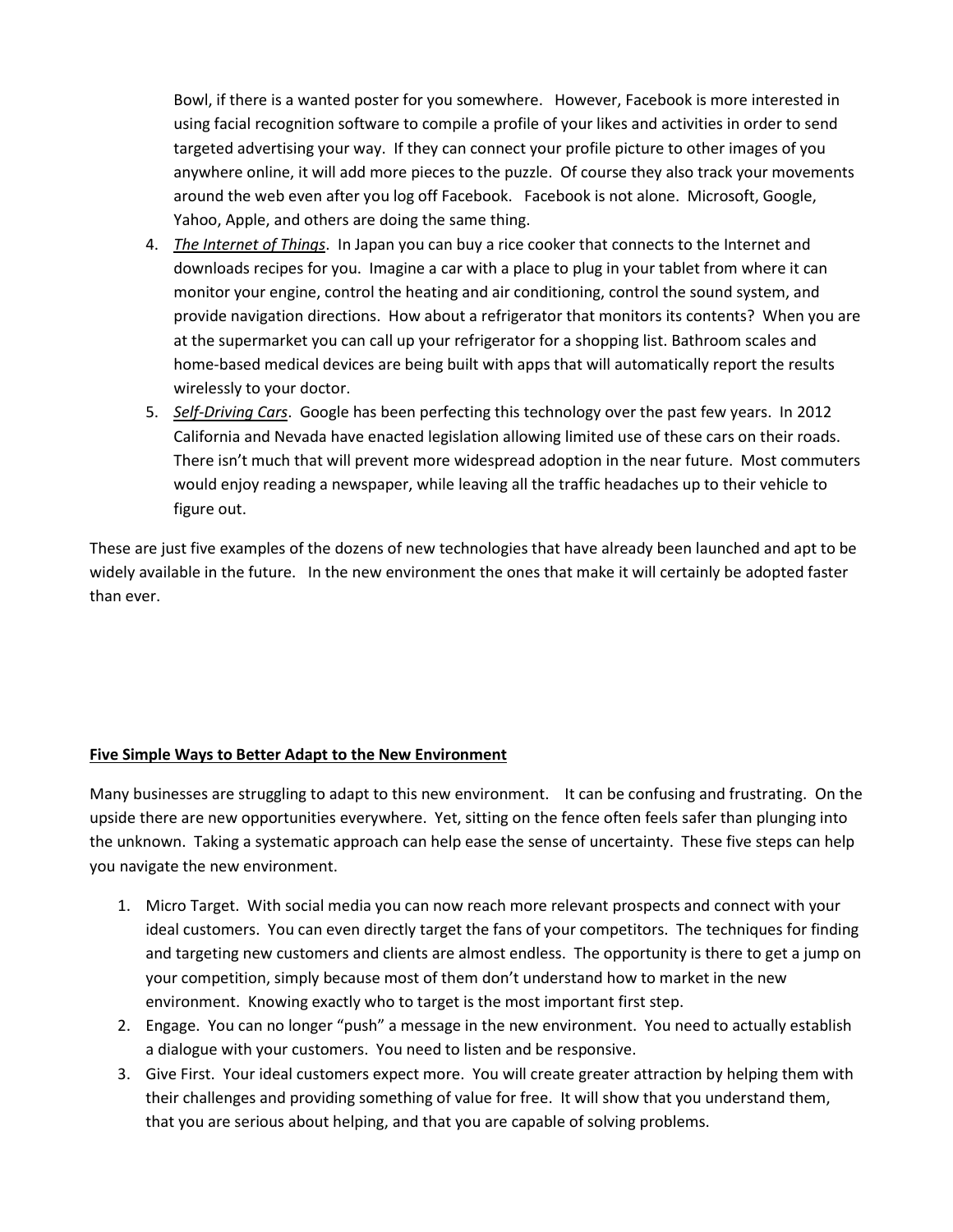- 4. Be Likable. It is simple human nature for people to do business with people they like. Today it is easy for your ideal customers to learn more about you than ever before. That is, if you let them. In the new environment people like stories and especially ones with clues that match you to what they are seeking. It is all about earning trust.
- 5. Be Consistent. The messages you offer need to be consistent across all the platforms you use and across time.

# **Conclusions**

Small Businesses face a challenging environment. Simply put, you need to build an online presence that best matches your business objectives. Pitfalls need to be avoided and resources need to be carefully deployed. Every business should be guided by an explicit plan with specific but flexible strategies.

Unfortunately many small businesses have decided to stick their heads in the sand hoping it will all go away. The way they dismiss mobile technology and social media is reminiscent of the way the telephone was dismissed a century ago. In 1909 Maine businesses could take their time. They had another 10, 20, or even 30+ years to adapt. That luxury is not available to business today.

Other businesses have decided to take a haphazard and inconsistent approach to social media and the mobile web, wasting time and resources.

Whether you realize it or not each day smart decisions are being made in the new environment that will affect your business. The question is - are they being made by you to grow your business or by someone else in order to take business from you? The good news is that with trusted guidance and a solid plan any small business can survive and prosper.

Navigating in these times requires perspective, knowledge, and a clear understanding of the technologies shaping the new environment.

If you started the day with any doubts, your first step should be to get off the fence and create an action plan for success in the new business environment. Help *is* available.

*Ed Noyes holds a Master's degree from Auburn University in Information Systems. He has also done graduate studies at the University of Minnesota in Information Sciences and more recently Electronic Commerce at the School of Information Studies at Syracuse University. A case study he wrote appeared as a feature article in the Journal of Internet Commerce. He currently lives in Maine, where he conducts research, builds websites, teaches, and consults with businesses to help improve their online presence.*

*Questions and comments can be directed to him at (207) 418-0874 or ed.noyes@actgo360.com*